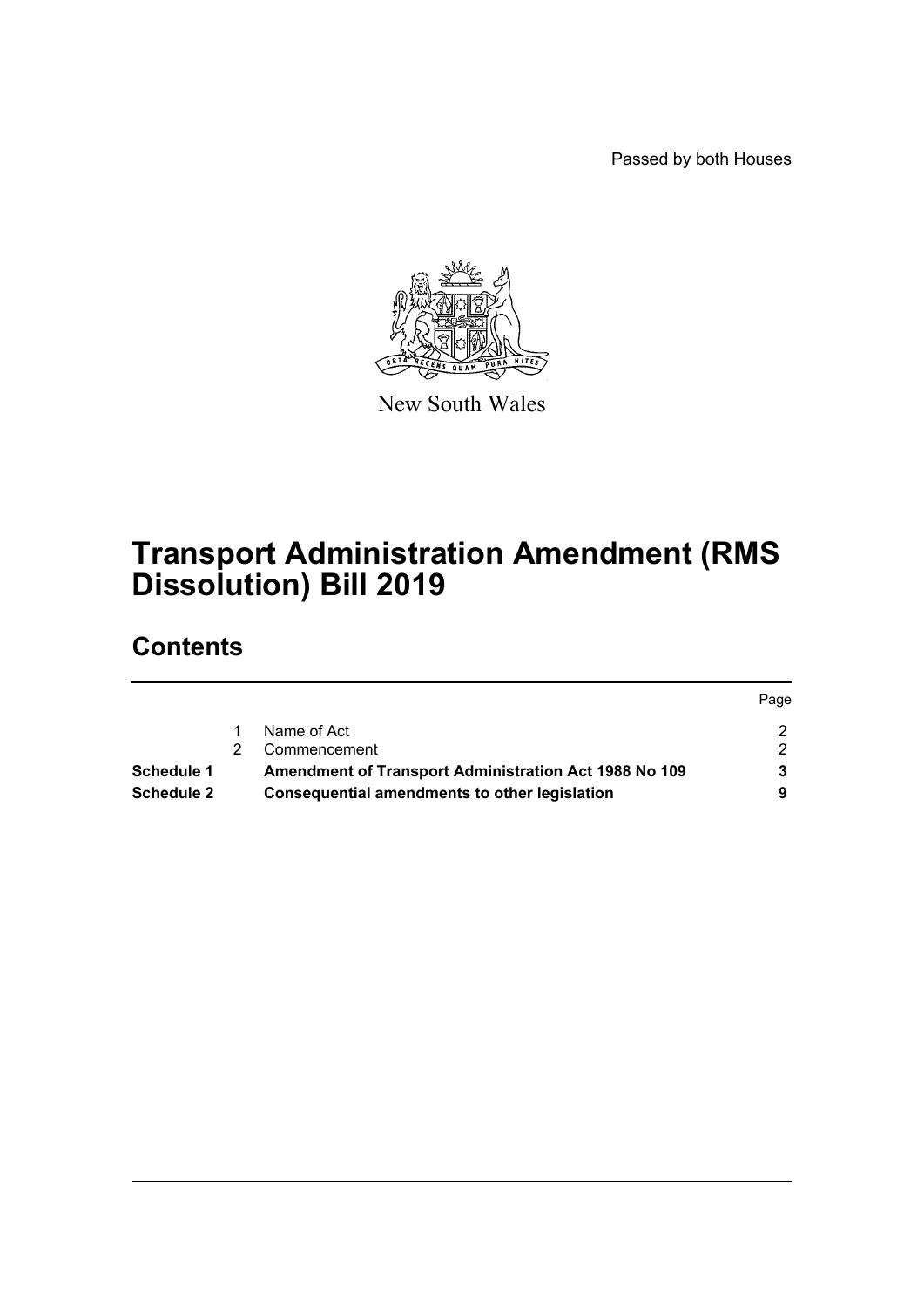*I certify that this public bill, which originated in the Legislative Assembly, has finally passed the Legislative Council and the Legislative Assembly of New South Wales.*

> *Clerk of the Legislative Assembly. Legislative Assembly, Sydney,* , 2019



New South Wales

# **Transport Administration Amendment (RMS Dissolution) Bill 2019**

Act No , 2019

An Act to amend the *Transport Administration Act 1988* to dissolve Roads and Maritime Services and to transfer its assets, rights, liabilities and functions to Transport for NSW; to make consequential amendments to that Act and other legislation; and for other purposes.

*I have examined this bill and find it to correspond in all respects with the bill as finally passed by both Houses.*

*Assistant Speaker of the Legislative Assembly.*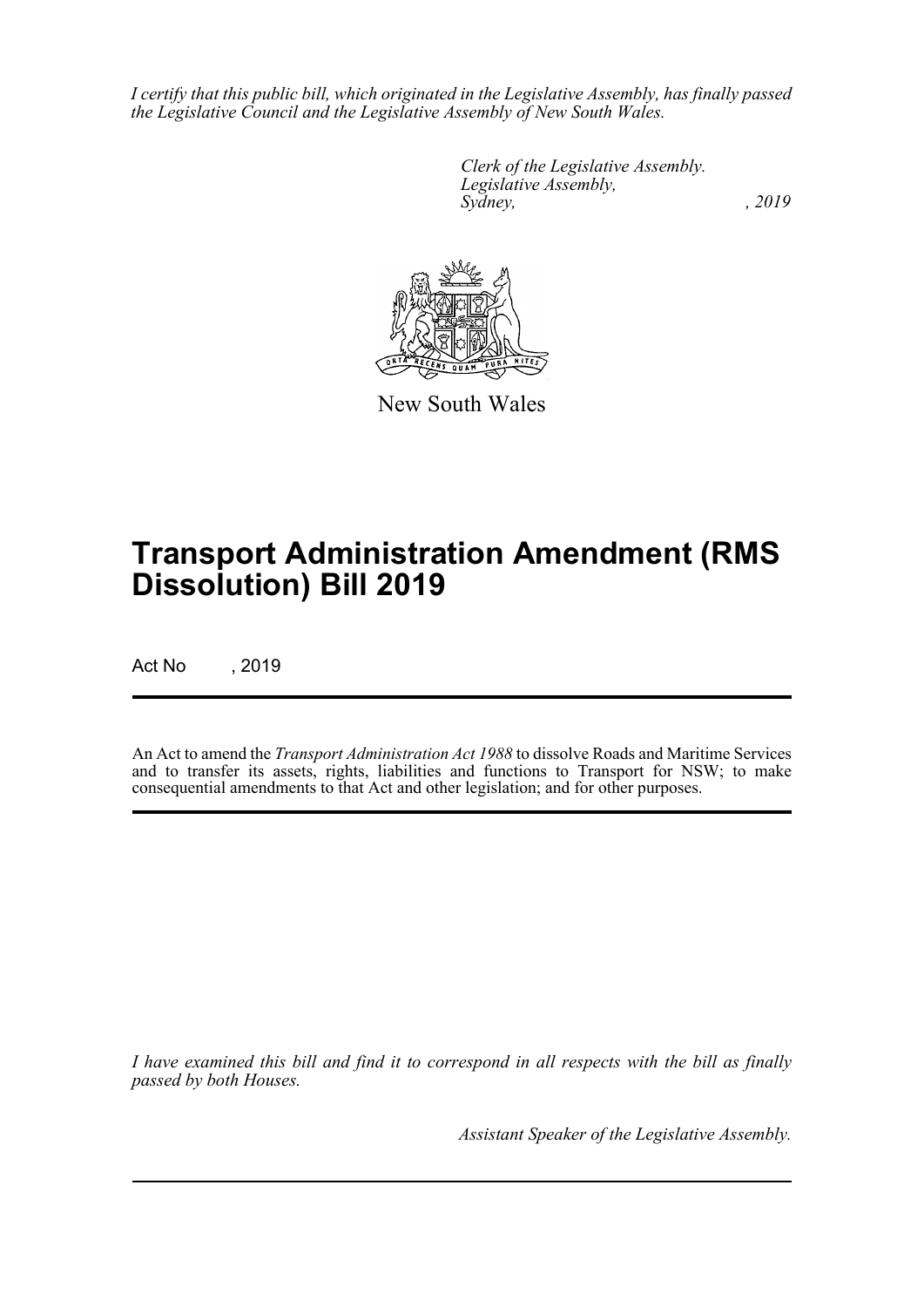#### <span id="page-2-0"></span>**The Legislature of New South Wales enacts—**

#### **1 Name of Act**

This Act is the *Transport Administration Amendment (RMS Dissolution) Act 2019*.

#### <span id="page-2-1"></span>**2 Commencement**

This Act commences on a day or days to be appointed by proclamation.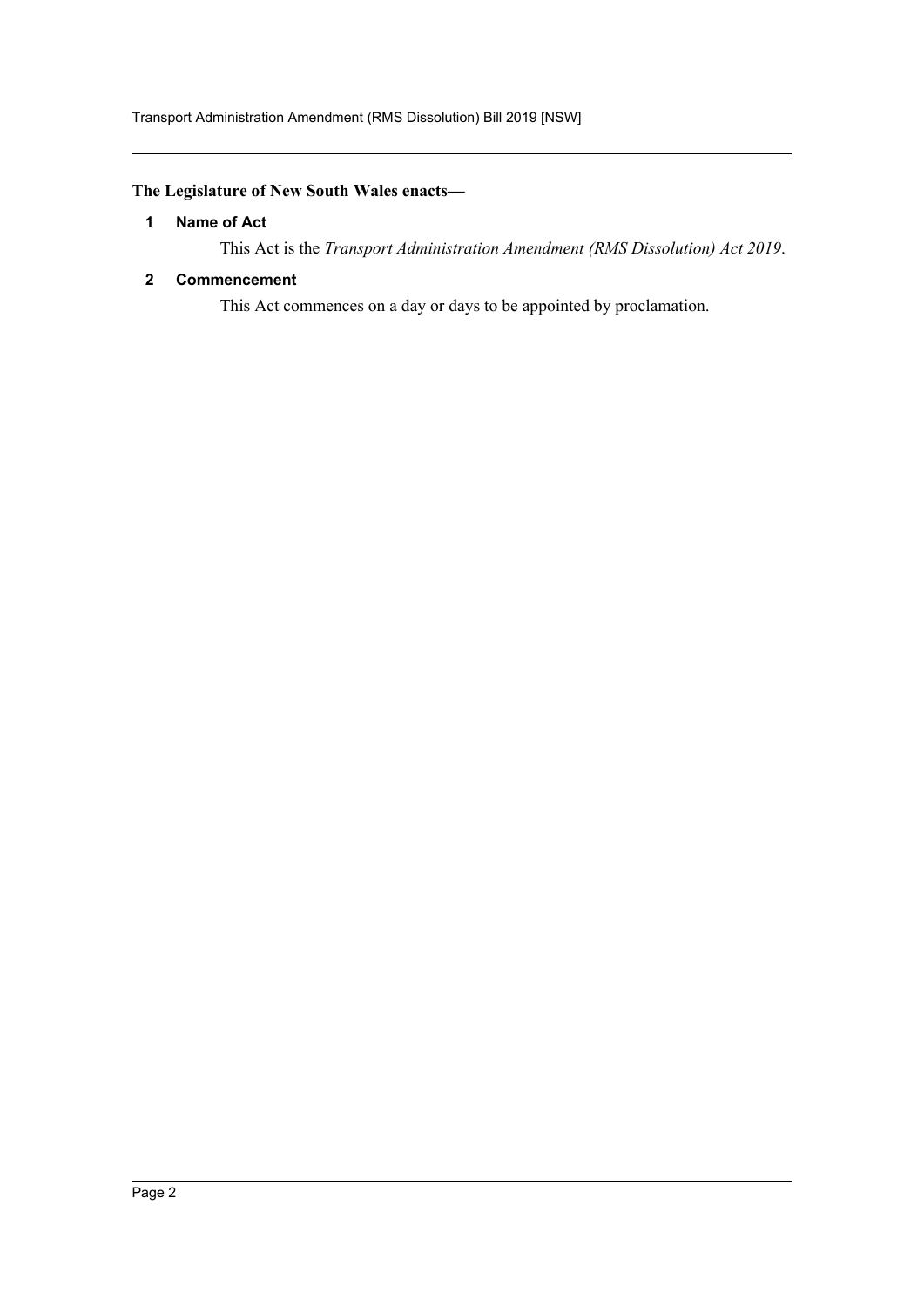## <span id="page-3-0"></span>**Schedule 1 Amendment of Transport Administration Act 1988 No 109**

#### **[1] Section 3 Definitions**

Omit "RMS," from the definition of *public transport agency* in section 3 (1).

**[2] Section 3 (1)**

Omit the definition of *Roads and Maritime Services* (or *RMS*).

- **[3] Section 3B Ministerial responsibility and delegation** Omit section 3B (1) (b).
- **[4] Section 3G Directions by TfNSW to public transport agencies**

Omit section 3G (1) (b).

**[5] Section 3H Review by relevant safety regulator of directions relating to transport safety matters**

Omit "Roads and Maritime Services" wherever occurring in the definition of *relevant safety regulator* in section 3H (1).

Insert instead "the Chief Investigator, or other independent professional person, approved by the Minister as the relevant safety regulator for the purposes of this section".

**[6] Sections 38N (2), 105, 106 (1), 106A (1), (3) and (4) (definition of "eligible motor vehicle") and 119 (1A) and clause 13C (1) (a) and (4) of Schedule 6A**

Omit "RMS" wherever occurring. Insert instead "TfNSW".

**[7] Part 6 Roads and Maritime Services**

Omit "RMS" and "RMS's" wherever occurring (other than in Division 1A).

Insert instead "TfNSW" and "TfNSW's", respectively.

- **[8] Part 6, Division 1A Constitution and management of Roads and Maritime Services** Omit the Division.
- **[9] Section 50 Delegation**

Omit the section.

#### **[10] Part 6**

Convert Part 6 (other than Division 1A and section 50) to Part 2A of Schedule 1 (with the following headings); rename sections in the Part as clauses and renumber them commencing with clause 8A; and rename and renumber any cross-references accordingly—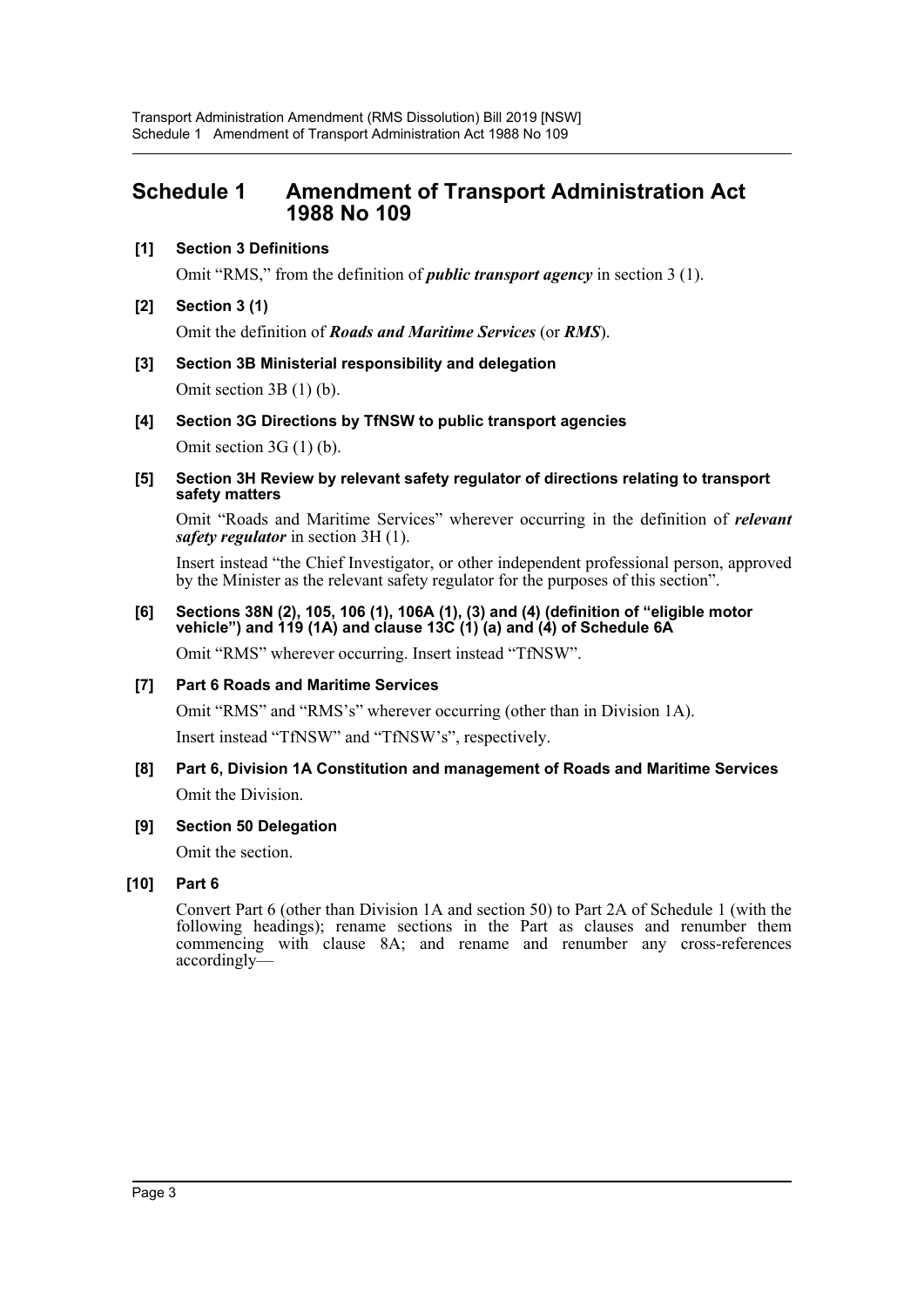## **Part 2A Roads and maritime functions**

|        | <b>Division 1</b>                                                                                                                                                       | Interpretation                                                                                                                         |  |  |  |
|--------|-------------------------------------------------------------------------------------------------------------------------------------------------------------------------|----------------------------------------------------------------------------------------------------------------------------------------|--|--|--|
|        | <b>Division 2</b>                                                                                                                                                       | <b>Roads and maritime functions</b>                                                                                                    |  |  |  |
|        | <b>Division 3</b>                                                                                                                                                       | Directions and recommendations to public authorities                                                                                   |  |  |  |
| $[11]$ | Section 55A Definition of "transport authority"<br>Omit section 55A (c).                                                                                                |                                                                                                                                        |  |  |  |
| $[12]$ | <b>Section 65 Definitions</b><br>Omit paragraph (c) of the definition of <i>transport authority</i> .                                                                   |                                                                                                                                        |  |  |  |
| $[13]$ | Section 68C Employment in the Transport Service<br>Omit section $68C(1)(c)$ .                                                                                           |                                                                                                                                        |  |  |  |
| $[14]$ | Section 68C (1), note<br>Omit "TfNSW, the State Transit Authority and RMS".<br>Insert instead "TfNSW and the State Transit Authority".                                  |                                                                                                                                        |  |  |  |
| $[15]$ | Section 68Q Miscellaneous provisions relating to the Transport Service<br>Omit "RMS," wherever occurring in section 68Q (5) and (6).                                    |                                                                                                                                        |  |  |  |
| $[16]$ | Section 68Q (10) (c)<br>Omit the paragraph.                                                                                                                             |                                                                                                                                        |  |  |  |
| $[17]$ | Part 8, Division 2A Financial provisions relating to Transport for NSW<br>Omit the Division.                                                                            |                                                                                                                                        |  |  |  |
| $[18]$ | Part 8, Division 3, heading<br>Omit "Roads and Maritime Services". Insert instead "Transport for NSW".                                                                  |                                                                                                                                        |  |  |  |
| $[19]$ | <b>Section 77</b><br>Omit the section. Insert instead-                                                                                                                  |                                                                                                                                        |  |  |  |
|        | 77<br><b>TfNSW Fund</b>                                                                                                                                                 | There is established in the Special Deposits Account a fund called the<br>Transport for NSW Fund (the $\overrightarrow{T}f$ NSW Fund). |  |  |  |
| $[20]$ | Sections 78-80C (other than section 78 (1) (a) (ii) and (iii))<br>Omit "RMS" wherever occurring. Insert instead "TfNSW".                                                |                                                                                                                                        |  |  |  |
| $[21]$ | <b>Section 78 Payments into TfNSW Fund</b><br>Omit section 78 $(1)$ (a) (ii) and (iii). Insert instead—<br>appropriated by Parliament for the purposes of TfNSW,<br>(i) |                                                                                                                                        |  |  |  |
| $[22]$ | <b>Section 81A Definition</b>                                                                                                                                           | Omit paragraph (b) of the definition of <i>Authority</i> .                                                                             |  |  |  |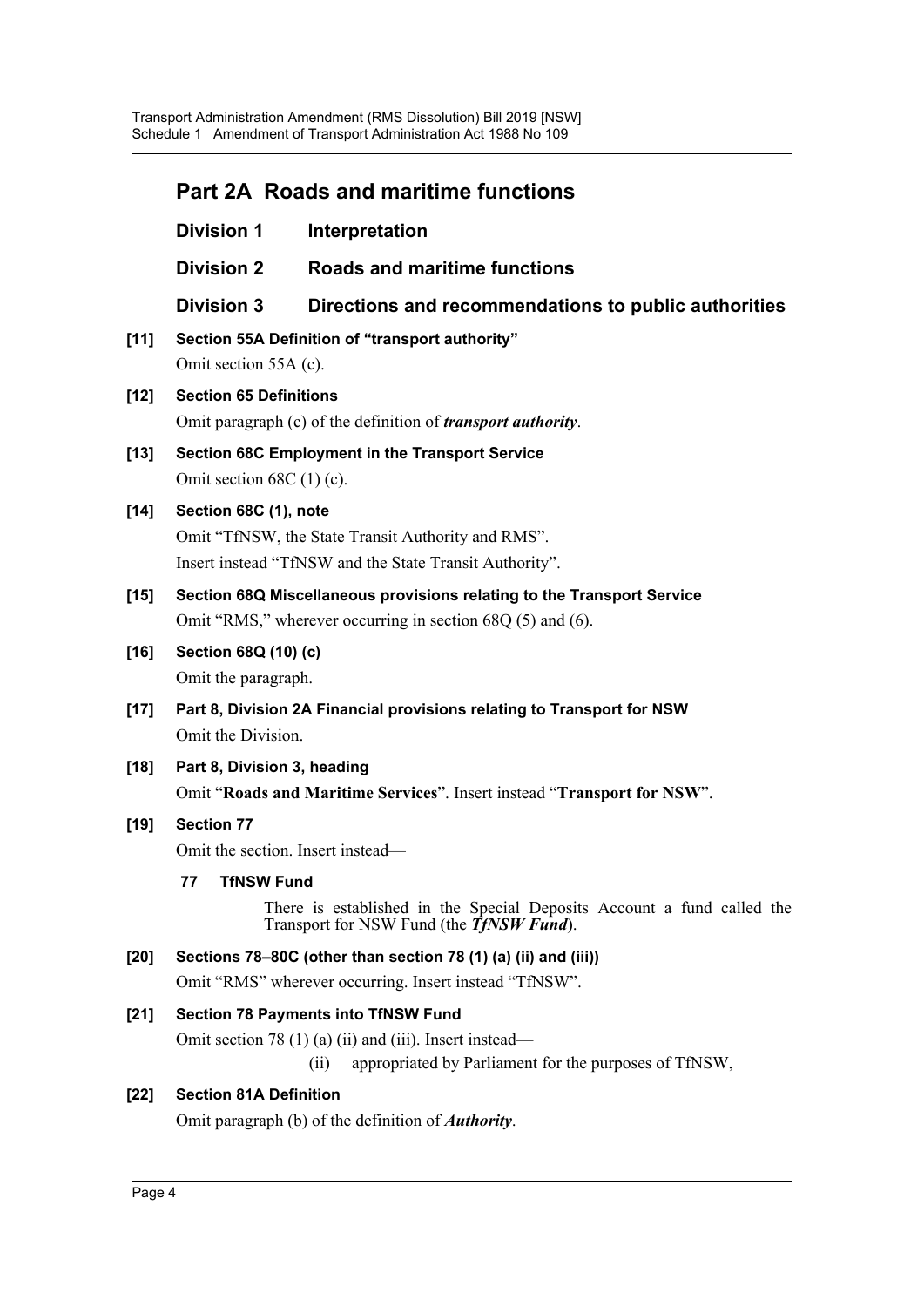| $[23]$ | Section 94 Transfers of assets, rights and liabilities                                                                                       |  |  |  |
|--------|----------------------------------------------------------------------------------------------------------------------------------------------|--|--|--|
|        | Omit "RMS," from section 94 (6).                                                                                                             |  |  |  |
| $[24]$ | Section 99B Closure of level-crossings, bridges and other structures                                                                         |  |  |  |
|        | Omit "RMS" from section 99B (3) (b).                                                                                                         |  |  |  |
|        | Insert instead "TfNSW (unless TfNSW is the rail infrastructure owner)".                                                                      |  |  |  |
| $[25]$ | Part 9, Division 3, heading                                                                                                                  |  |  |  |
|        | Omit "RMS". Insert instead "TfNSW".                                                                                                          |  |  |  |
| [26]   | Section 107 Definition of "transport authority"                                                                                              |  |  |  |
|        | Omit section $107(1)(c)$ .                                                                                                                   |  |  |  |
| $[27]$ | <b>Section 109 Seals of Authorities</b>                                                                                                      |  |  |  |
|        | Omit paragraph (b) of the definition of <i>Authority</i> in section 109 (2).                                                                 |  |  |  |
| [28]   | Section 112 Personal liability of certain persons                                                                                            |  |  |  |
|        | Omit ", Sydney Metro and RMS" from paragraph (a) of the definition of <i>member of a</i><br><i>transport authority</i> in section $112(2)$ . |  |  |  |
|        | Insert instead "and Sydney Metro".                                                                                                           |  |  |  |
| [29]   | <b>Schedule 1 Functions of Transport for NSW</b>                                                                                             |  |  |  |
|        | Omit paragraph (d) of the definition of <i>transport authority</i> in clause 4A (4).                                                         |  |  |  |
| [30]   | Schedule 1, clause 8A (as inserted and amended by this Schedule)                                                                             |  |  |  |
|        | Insert after clause 8A $(2)$ (formerly section 45E $(2)$ )—                                                                                  |  |  |  |
|        | This Part does not limit the operation of the other provisions of this Schedule.<br>(3)                                                      |  |  |  |
| $[31]$ | Schedule 1, clause 8H (as inserted and amended by this Schedule)                                                                             |  |  |  |
|        | Omit clause $8H(1)$ (b) and (c) (formerly section 53 (1) (b) and (c)).                                                                       |  |  |  |
| $[32]$ | Schedule 1, clause 9A                                                                                                                        |  |  |  |
|        | Insert after clause 9-                                                                                                                       |  |  |  |
|        | Power to appoint agents and act as agent<br>9Α                                                                                               |  |  |  |
|        | TfNSW may appoint agents and act as agent for other persons.                                                                                 |  |  |  |
| $[33]$ | <b>Schedule 2 Provisions relating to Chief Executives</b>                                                                                    |  |  |  |
|        | Omit ", $47$ (2)" from the source reference.                                                                                                 |  |  |  |
| $[34]$ | Schedule 2, clause 1                                                                                                                         |  |  |  |
|        | Omit paragraph (b) of the definition of <i>Chief Executive</i> .                                                                             |  |  |  |
| $[35]$ | Schedule 7 Savings, transitional and other provisions                                                                                        |  |  |  |
|        | Insert at the end of the Schedule, with appropriate Part and clause numbering-                                                               |  |  |  |
|        |                                                                                                                                              |  |  |  |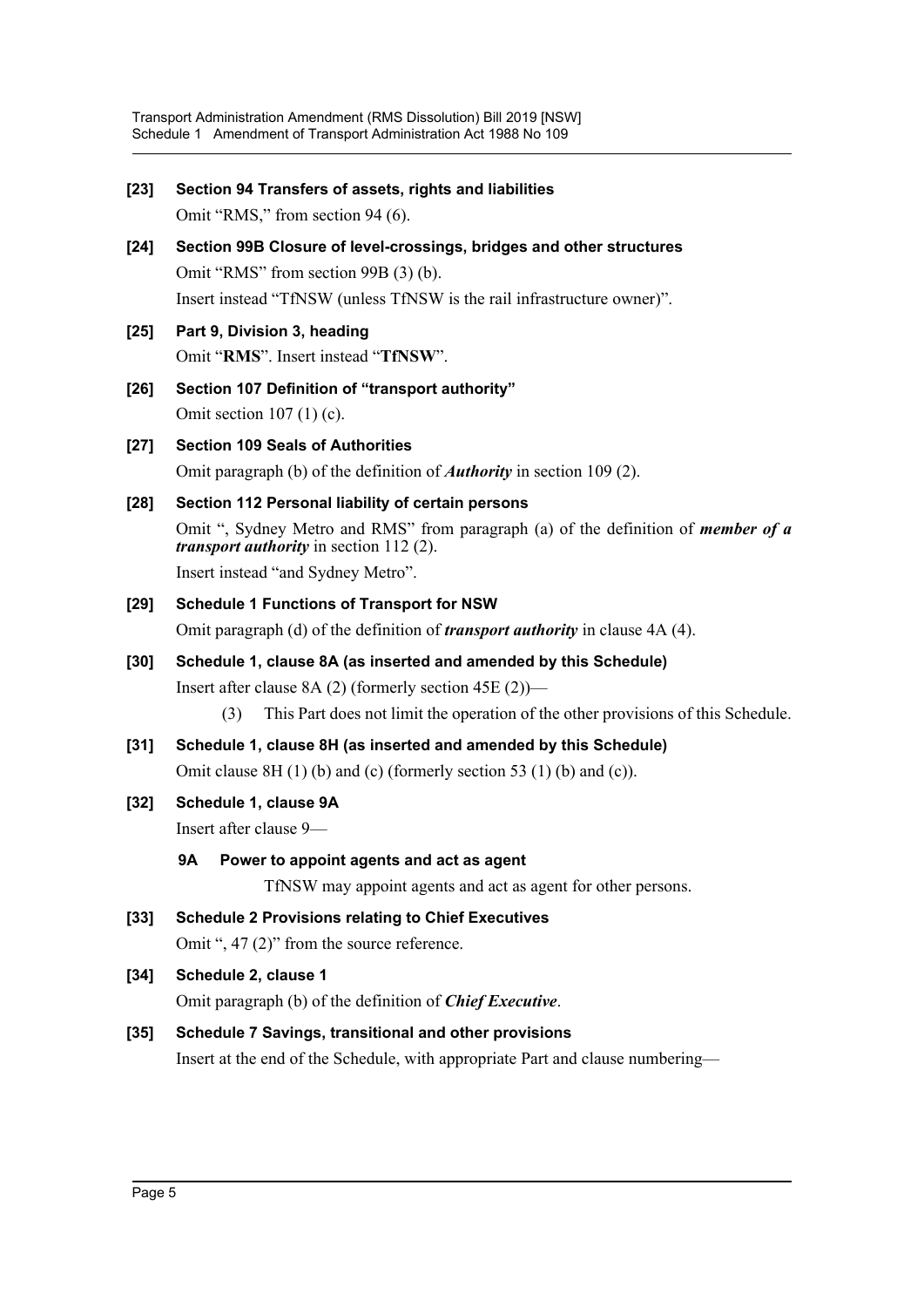## **Part Provisions consequent on dissolution of RMS**

#### **Dissolution of RMS**

- (1) Roads and Maritime Services (*RMS*) is dissolved.
- (2) The assets, rights and liabilities of RMS are, on its dissolution, transferred to Transport for NSW.
- (3) Schedule 4 applies to the transfer of the assets, rights and liabilities of RMS by the operation of this clause and so applies as if this clause were an order to which that Schedule applies when this clause takes effect.
- (4) Any act, matter or thing done or omitted to be done before the dissolution of RMS by, to or in respect of RMS is (to the extent that the act, matter or thing has any force or effect) taken to have been done or omitted by, to or in respect of Transport for NSW.
- (5) A reference in any Act (other than this Act), in any instrument made under any Act or in any document of any kind to RMS is to be construed as a reference to Transport for NSW.
- (6) A reference in any Act (other than this Act), in any instrument made under any Act or in any document of any kind to the Chief Executive of RMS is to be construed as a reference to Transport for NSW.
- (7) Without limiting subclauses (2) and (3) and Schedule 4, any proceedings commenced by or on behalf of RMS but not completed before its dissolution are taken to have been commenced by or on behalf of TfNSW.
- (8) For the purposes of subclause (7), *proceedings* includes any prosecution, investigation or other enforcement action.

#### **Amalgamation of TfNSW Fund and RMS Fund**

- (1) The TfNSW Fund established under section 77 as substituted by the *Transport Administration Amendment (RMS Dissolution) Act 2019* is an amalgamation of and continuation of the following funds—
	- (a) the TfNSW Fund established under section 76A as in force immediately before its repeal by that Act,
	- (b) the RMS Fund established under section 77 as in force immediately before its substitution by that Act.
- (2) A reference in any Act (other than this Act), in any instrument made under any Act or in any document of any kind to the RMS Fund (or the Roads and Maritime Services Fund) is to be construed as a reference to the TfNSW Fund.

#### **Minimum number of TfNSW regional employees**

- (1) For the period of 4 years commencing on the date of the dissolution of Roads and Maritime Services, the number of full time equivalent employees of Transport for NSW in regional NSW must not be reduced below the sum of the number of Roads and Maritime Services and Transport for NSW full time equivalent employees in regional NSW immediately before that dissolution.
- (2) In this clause, *regional NSW* means that part of New South Wales that is not within the following areas—
	- (a) the Sydney metropolitan area within the meaning of *Regional Development Act 2004*,
	- (b) the local government area of the City of the Blue Mountains.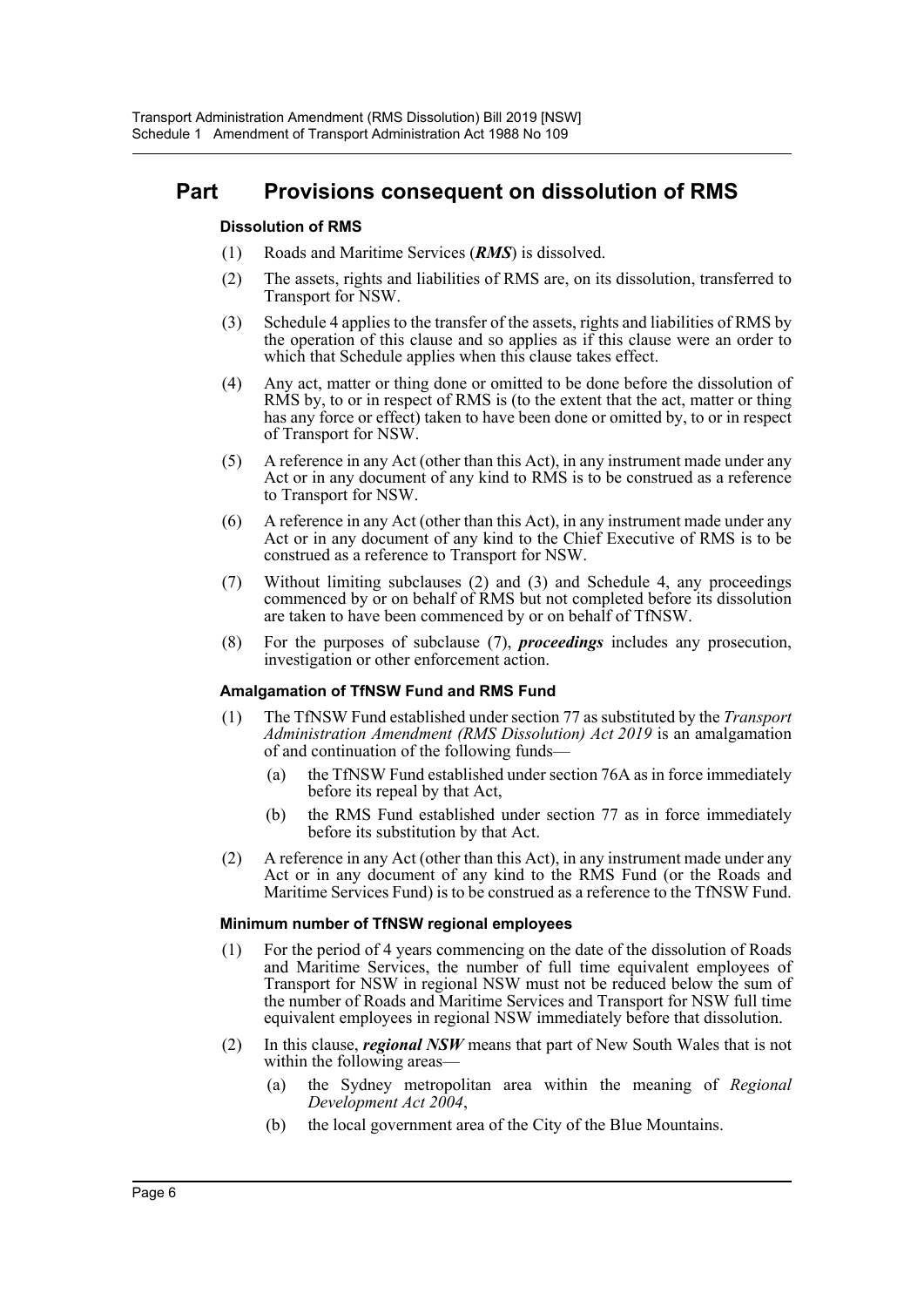#### **No forced redundancies for RMS staff**

- (1) The employment of a Transport Service non-executive employee who, immediately before the dissolution of Roads and Maritime Services, was a member of staff of Roads and Maritime Services must not be terminated on the grounds of redundancy (other than voluntary redundancy).
- (2) This clause continues to have effect only while any of the following awards apply to any non-executive employees in the Transport Service—
	- (a) the *Roads and Maritime Services Consolidated Salaried Award 2019*,
	- (b) the *Roads and Maritime Services School Crossing Supervisors Award 2019*,
	- (c) the *Roads and Maritime Services (Traffic Signals Staff) Award 2019*,
	- (d) the *Roads and Maritime Services (Wages Staff) Award 2019*.

#### **No privatisation of certain RMS work**

For the period of 4 years commencing on the date of the dissolution of Roads and Maritime Services—

- (a) any work that, immediately before that dissolution, was performed by Roads and Maritime Services must not be privatised to a non-government sector entity, and
- (b) any contract in force immediately before that dissolution for the carrying out of road maintenance work on behalf of Roads and Maritime Services in the Sydney metropolitan area (within the meaning of the *Regional Development Act 2004*) by a non-government sector entity must not be extended in scope.

#### **RMS awards not to be merged into Transport Service awards**

- (1) The Transport Secretary must ensure, for the period of 4 years commencing on the date of the dissolution of Roads and Maritime Services, that the existing RMS awards are maintained as separate awards and are not combined with any other award applying to employees in the Transport Service.
- (2) Subclause (1) does not apply to an existing RMS award if all the industrial organisations that are parties to the award consent to the combination.
- (3) In this clause, *existing RMS award* means the following—
	- (a) the *Roads and Maritime Services Consolidated Salaried Award 2019*,
	- (b) the *Roads and Maritime Services School Crossing Supervisors Award 2019*,
	- (c) the *Roads and Maritime Services (Traffic Signals Staff) Award 2019*,
	- (d) the *Roads and Maritime Services (Wages Staff) Award 2019*.

#### **Certain industrial disputes regarding dissolution of RMS may be resolved by Industrial Relations Commission**

(1) If a person who, immediately before the dissolution of Roads and Maritime Services, was a member of staff of Roads and Maritime Services to whom an RMS award applied is of the opinion that the person has been materially disadvantaged by that dissolution or actions directly consequent on that dissolution, the person, or an industrial organisation acting on behalf of the person, may apply to the Industrial Relations Commission to have the matter determined by conciliation and, if necessary, arbitration.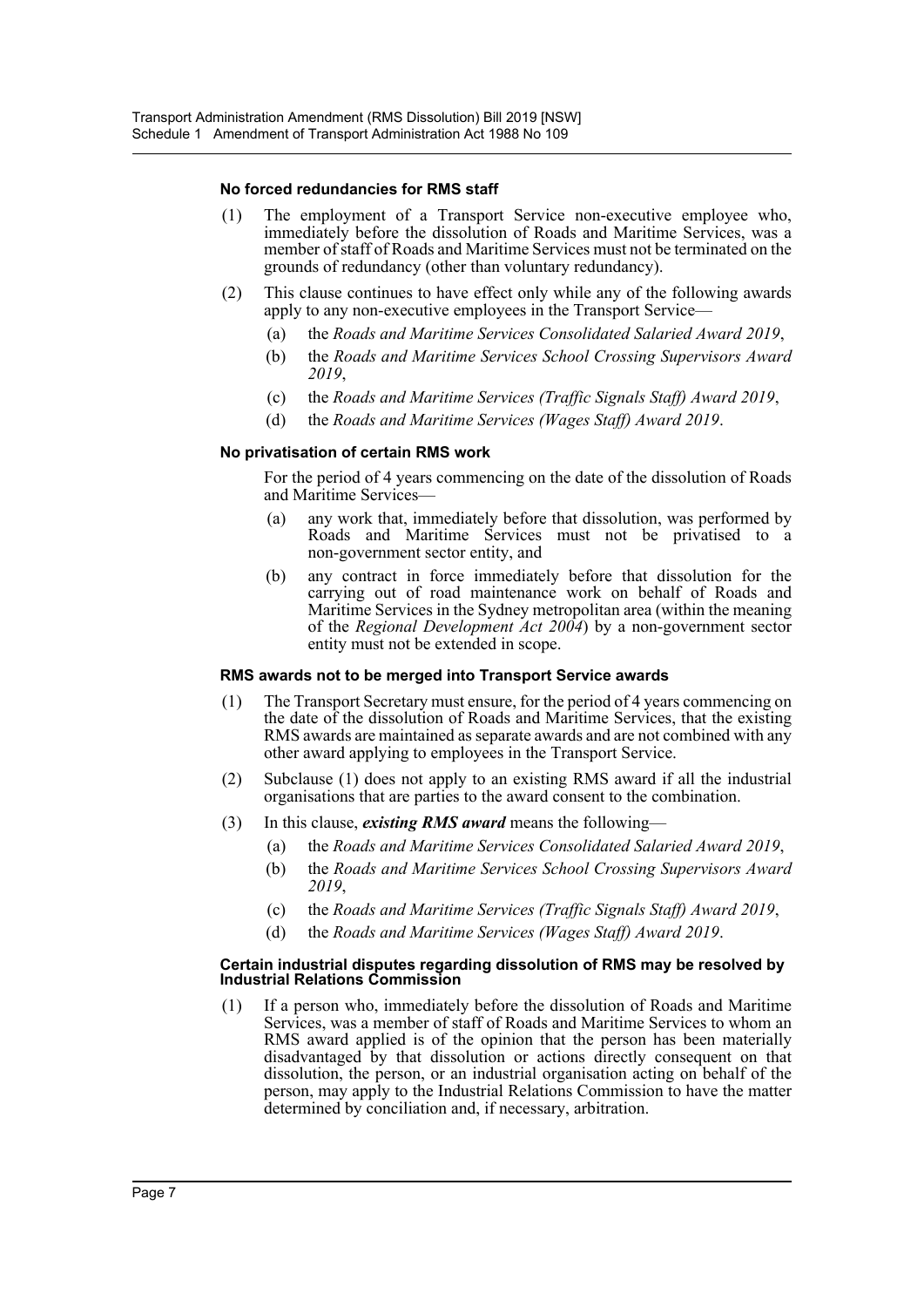- (2) However, the person, or industrial organisation acting on behalf of the person, before making the application to the Industrial Relations Commission under subclause (1), must follow the dispute settlement procedure set out in the applicable RMS award as far as is reasonably practicable in the circumstances.
- (3) The Industrial Relations Commission may conduct the dispute resolution process in a manner that the Commission considers appropriate.
- (4) The Industrial Relations Commission may make orders in relation to the matter that the Commission considers are fair and reasonable in the circumstances.
- (5) If a Transport Service senior executive or Transport Service senior manager who, immediately before the dissolution of Roads and Maritime Services, was a member of staff of Roads and Maritime Services is of the opinion that the executive or manager has been materially disadvantaged by that dissolution or actions directly consequent on that dissolution, the executive or manager, or an industrial organisation acting on behalf of the executive or manager, may apply to the Transport Secretary to review the matter.
- (6) The Transport Secretary may, after reviewing the matter, make directions that the Transport Secretary considers are fair and reasonable in the circumstances.
- (7) The Transport Secretary may delegate any of the Transport Secretary's functions under subclauses (5) and (6) to a person employed in the Transport Service.
- (8) In this clause—

*industrial organisation* means—

- (a) an industrial organisation of employees within the meaning of the *Industrial Relations Act 1996*, or
- (b) an association of employees registered as an organisation under the *Fair Work (Registered Organisations) Act 2009* of the Commonwealth.

*RMS award* means the following—

- (a) the *Roads and Maritime Services Consolidated Salaried Award 2019*,
- (b) the *Roads and Maritime Services School Crossing Supervisors Award 2019*,
- (c) the *Roads and Maritime Services (Traffic Signals Staff) Award 2019*,
- (d) the *Roads and Maritime Services (Wages Staff) Award 2019*.
- (9) To avoid doubt, nothing in this clause affects the operation of section 74 of the *Government Sector Employment Act 2013* or section 68O of this Act.
- (10) Subclauses (1), (2) and (5) cease to have effect on the expiry of the period of 4 years commencing on the dissolution of Roads and Maritime Services.